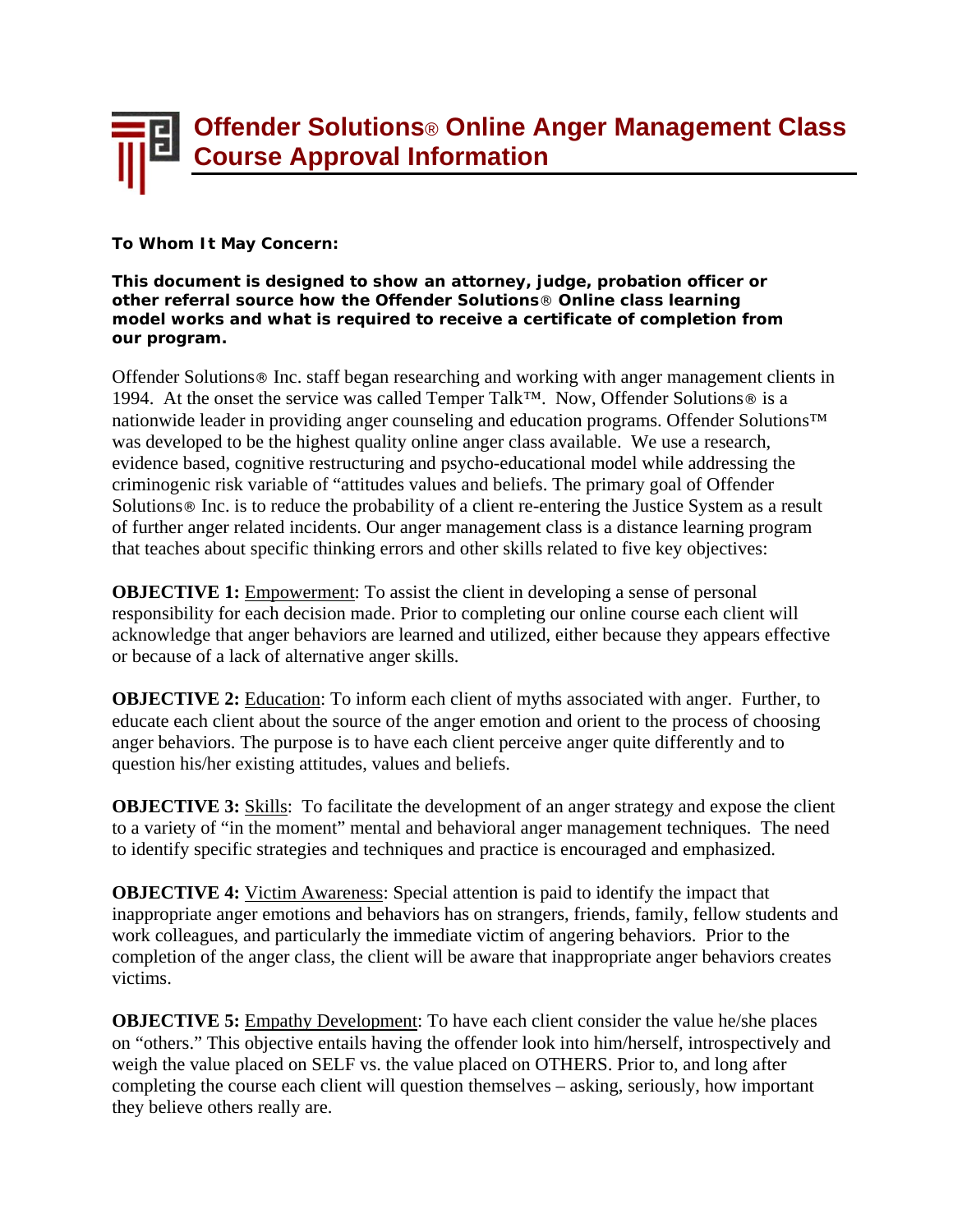This is a 10 hour curriculum and contains several hundred pages of information. This class is delivered in the form of an online classroom, where videos, content, quizzes and multi-media presentations are utilized. This course is considered interactive and comprehensive. Offender Solutions® only uses evidence based principles.

Offender Solutions® was founded through the combined 43 years of experience of a parole officer, a juvenile probation officer, two college instructors and a justice system policy analyst. Each of these roles contributed greatly to the style, delivery and content of the work we do.

As you surely know, getting results with offenders is no easy task. We don't make ridiculous claims like a 95% success rate but we do know that we use best practices. Offender Solutions® addresses victim issues, accountability and personal responsibility. Our approach is the most effective intervention - cognitive restructuring - and is based on the ground breaking work outlined in "The Psychology of Anger" by Steven M. Houseworth, MA.

We know that of the thousands of clients who have gone through - and successfully completed this program, 87% do not re-offend within one year. Of equal or greater importance is that 84% do not re-offend after two years. We are proud of our work and expect you will be pleased with our offender solution.

## **Students of this online anger class have certain responsibilities:**

- 1. All students are required to participate in class sessions. These sessions have content, multi-media and quizzes within those sessions. In order for a student to progress to the next section of material, they must pass all prior quizzes. This ensures that each student learns the necessary information and is ready to review a new set of materials.
- 2. All sessions are timed. Students cannot simply click through pages and take the quizzes without comprehending the material. The program is set up for the average reader (150) words per minute) and written to the 5th grade level. Students are required to complete each session which mimics a live in person session.
- 3. To receive a certificate of completion, all students must pass each chapter as well as a final exam with a passing score of 79% or better. Unlike most live classes, we require competency of materials and believe that a final exam is a fair way to achieve this goal.
- 4. All students can print out a Certificate of Completion upon passing the Final Exam. Each certificate is provided with a verification number for authenticity.